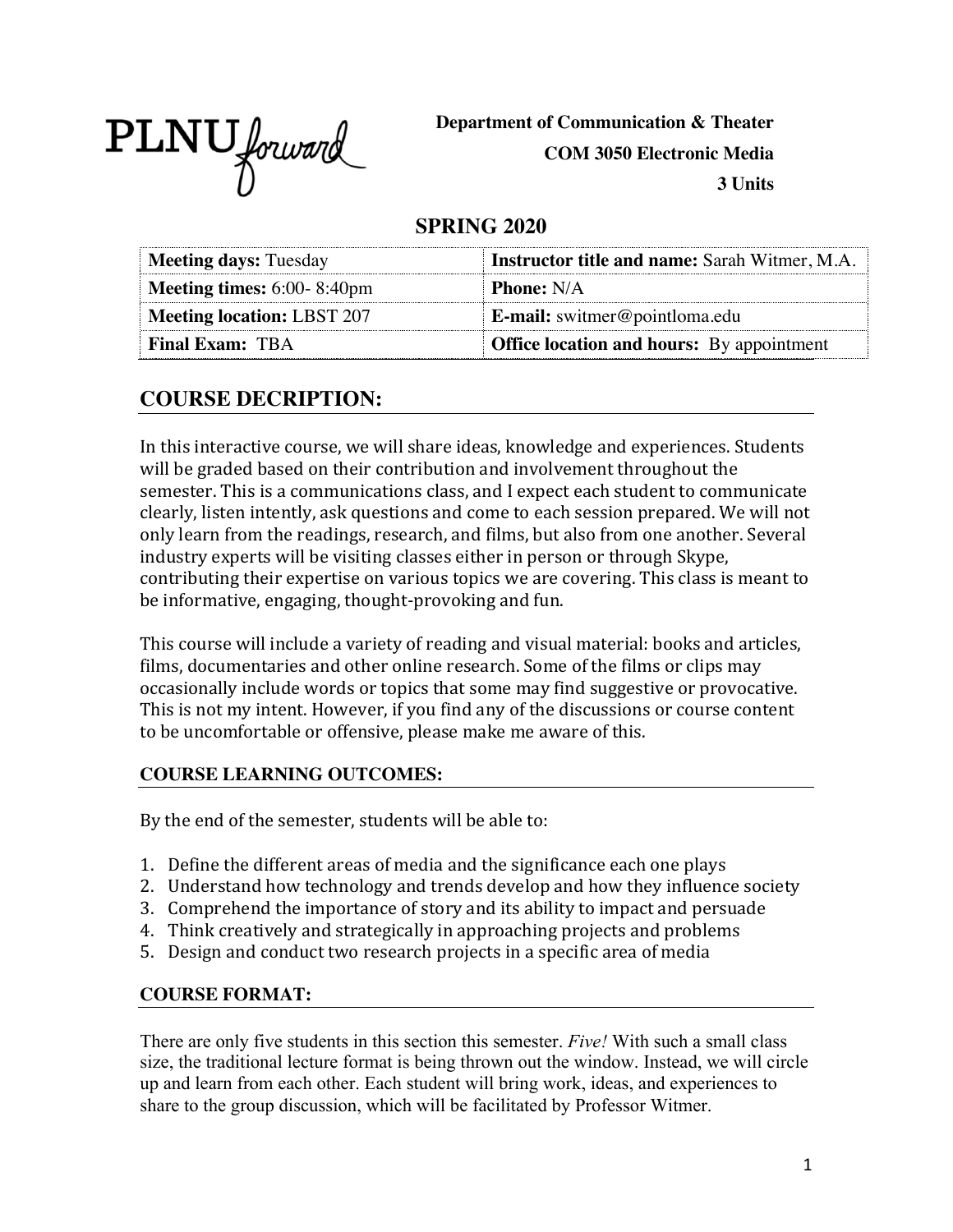#### **COURSE REQUIRED TEXTBOOK:**

*Screenplay: The Foundations of Screenwriting* by Syd Field (2005).

#### **COURSE REQUIRED FILMS:**

- 1. On the Waterfront (1954)
- 2. Breakfast at Tiffany's (1958)
- 3. One Flew Over the Cuckoo's Nest (1975)
- 4. Breakfast Club (1985)
- 5. Rain Man (1988)
- 6. Pulp Fiction (1994)
- 7. Meet Joe Black (1998)
- 8. The Royal Tenenbaums (2001)
- 9. Eternal Sunshine of the Spotless Mind (2004)
- 10. Mean Girls (2004)

# **ASSESSMENT AND GRADING**

| Weekly Film Analysis $(12 \times 5$ pts each) | 60  |
|-----------------------------------------------|-----|
| Chapter Reflections (6 @ 5pts each)           | 30  |
| Exam                                          | 50  |
| Guest Speaker Questions (6 @ 5pts each)       | 30  |
| Screenplay Rough Draft                        | 5   |
| Screenplay final Draft                        | 25  |
| Weekly Script Challenge (6 @ 5pts each)       | 30  |
| Meta Film Final Semester Reflection           | 50  |
| <b>Class Participation</b>                    | 20  |
| <b>Total Points</b>                           | 300 |

#### **GRADING SCALE:**

| <b>Grade</b> | <b>Percent</b> | Grade         | <b>Percent</b> |
|--------------|----------------|---------------|----------------|
|              | 93-100         | C             | 73-76          |
|              | 90-92          | $C-$          | $70-72$        |
| B+           | 87-89          | D+            | 67-69          |
| B            | 83-86          |               | 63-66          |
|              | 80-82          | $\mathcal{L}$ | $60 - 62$      |
|              | 77-79          |               | $0-59$         |

#### **GRADING STANDARDS:**

"A's"…are awarded for work that is **highly exceptional**, **shows insight** and **analysis** in submittals and class discussion and **goes beyond all minimal requirements** 

#### "B's"…are awarded for work that is above average and **goes beyond minimal requirements.**

"C's"…are awarded for work that meets basic standards and requirements.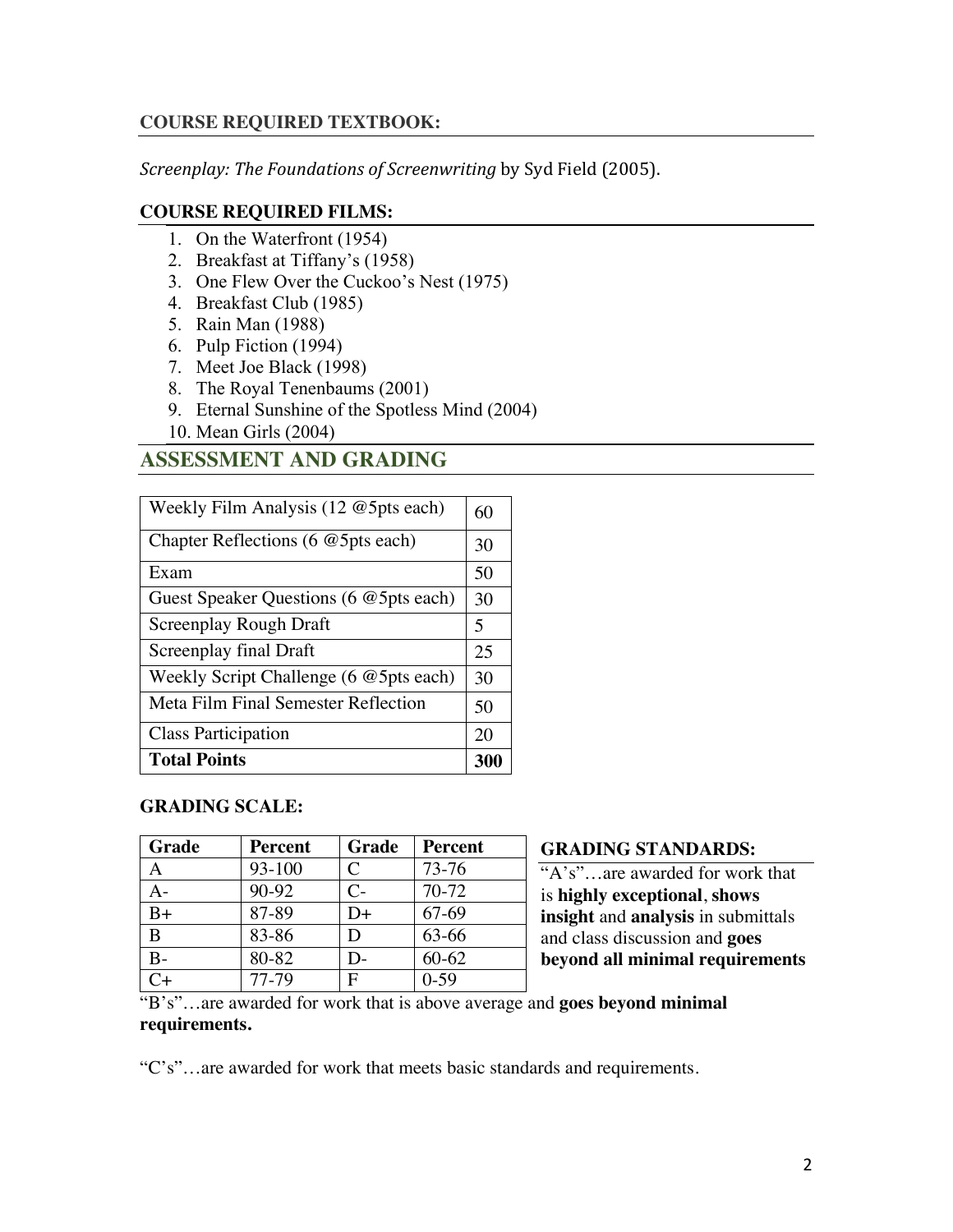"D's"……..are awarded for below average work that usually lacks minimal requirements.

"F's"……..are awarded for work that clearly does not meet minimal standards, or is not completed.

### **GRADE CONCERNS:**

If you feel that you were unjustly evaluated on any assignment, please talk with me within ONE week after the assignment has been returned. An appeal is welcome by scheduling an appointment. Please come with a well-reasoned and written explanation of why the grade should be changed, and I will be happy to discuss it with you. Asking for an appeal and defending your case does not secure, nor imply a change of grade. If at any point during the course you are concerned with your overall class grade or other issues in the course, please feel free to make an appointment or stop by my office. I want to help you learn and succeed in this course.

#### **ASSIGNMENTS**

- All assignments must be typed and submitted on Canvas before the start of class.
- Please note that standard APA font and margins are expected of one inch and 12 point font (Times New Roman). All papers should be double-spaced.
- All assignments are due on the day and time as specified. Please submit online. Late assignments will not be accepted unless previously discussed with the teacher.

## **INCOMPLETES AND LATE ASSIGNMENTS**

All assignments are to be submitted/turned in by the beginning of the class session when they are due—including assignments posted in Canvas. Incompletes will only be assigned in extremely unusual circumstances.

## **FINAL EXAMINATION POLICY**

Successful completion of this class requires taking the final examination **on its scheduled**  day. The final examination schedule is posted on the Class Schedules site. No requests for early examinations or alternative days will be approved.

# **ASSIGNMENT DESCRIPTIONS:**

#### **WEEKLY FILM ANALYSES (12 @ 5pts each =60 pts.)**

Description: Each week, a film will be assigned. Students will watch this film and analyze it according to topics we are learning about in class.

#### Requirements:

- Actually watch the film
- Analyze storytelling, script, and any film elements
- Why do you think this film was pivotal in American film making?
- Describe a scene or two that you loved or hated and why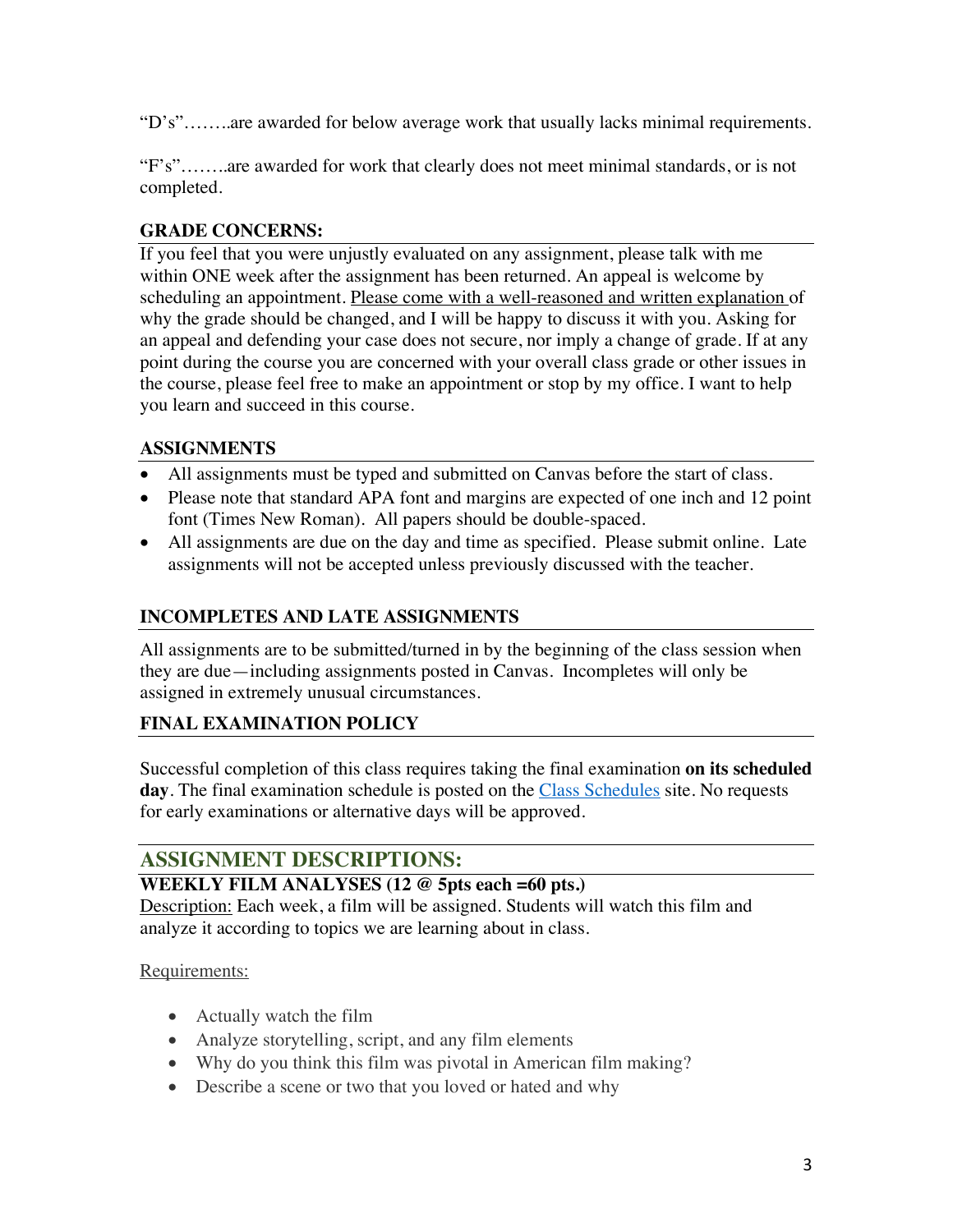- 1. Type up analysis and submit on Canvas before class
- 2. Must be present to read to class in person for full points

Style Standard: One page, double-spaced, times new roman, paragraph format.

## **CHAPTER NOTES (6@ 5pts each = 30 pts.)**

Description: Three chapters are assigned per class session. Student will read each chapter and summarize in paragraph or bullet point format.

Requirements:

- One page total
- Three chapters mentioned
- One quote from textbook
- Must present (in-person) to class for full points

#### Style Standard: Submit on Canvas before the start of class

#### **EXAM (50 pts.)**

Description: Exam on in class discussions and Chapters 1-18. Requirements:

- Show up the day  $&$  time of the exam
- Do your best

#### Style Standard: TBD

#### **GUEST QUESTIONS (6 @ 5pts each = 30 pts.)**

**Description:** Students will type up and submit a list of 5 questions to ask each guest. Requirements:

- 5 interesting, thought-provoking, and unique (to the speaker) questions
- Submit on Canvas before class

Style Standard: N/A

#### **WEEKLY SCRIPT DRAFT (6 @ 5pts each = 30 pts.)**

Description: Each week in class, students will be given a script-writing challenge.

Requirements:

- Must be present in-class to receive credit for delivery of script
- Must fulfill weekly script "challenge"
- Must respond to other students' scripts

#### Style Standard: Proper script format can be found online

## **FINAL SCRIPT & PRESENTATIONS (25 pts.)**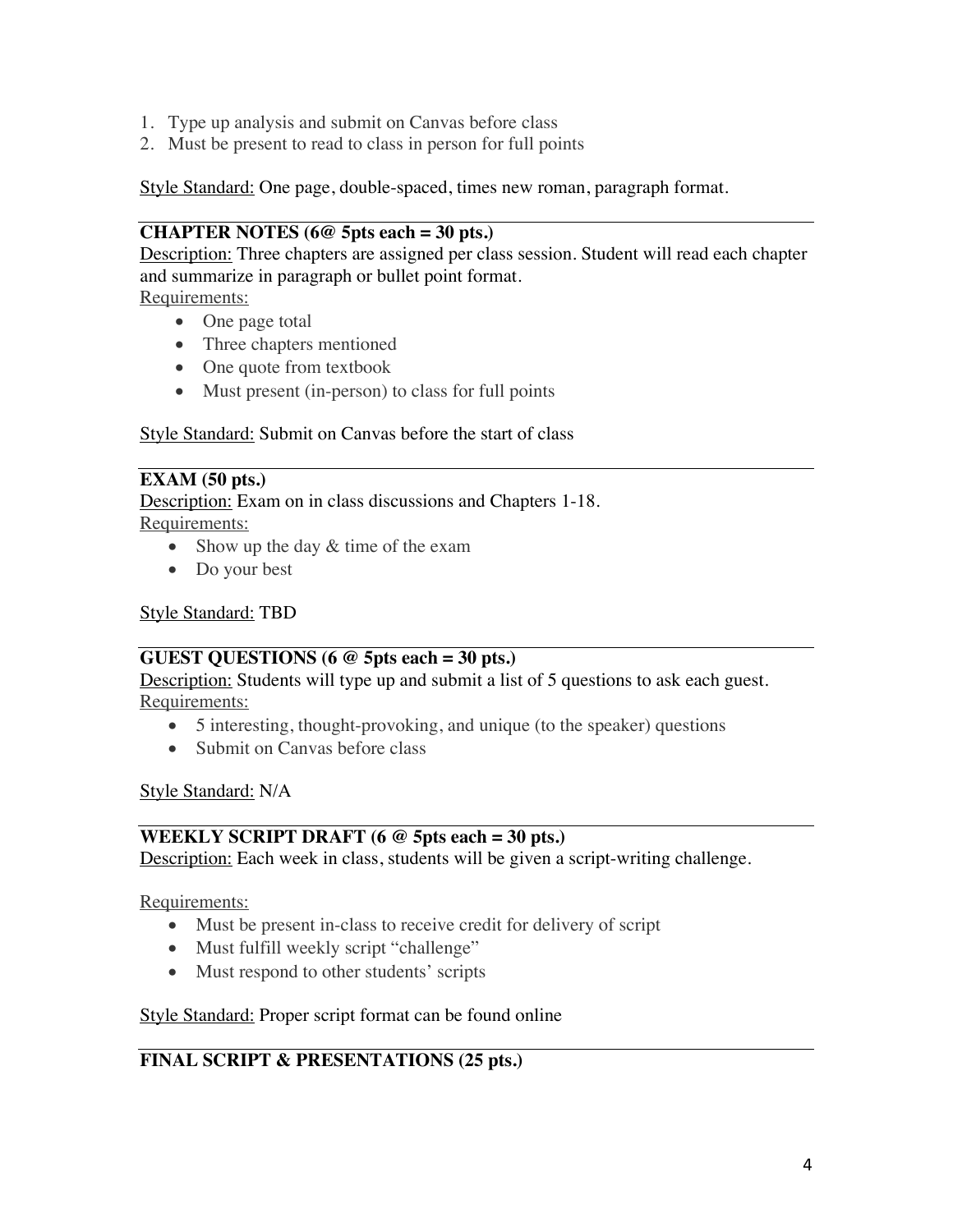Description: Students will turn their story into a movie scene through all they have learned about storytelling and script writing this semester

## Requirements:

- $\bullet$  2-5 minutes
- Proper script formatting
- Visual presentation to walk us through the script as you narrate
- Visuals for your "vision" and potential actors, locations, sets, etc.

## Style Standard: Non-Applicable.

# **META FILM SEMESTER REFLECTIONS (25 pts.)**

**Description:** Students will take this opportunity to reflect on what they have learned throughout the semester. Using the weekly film analyses from the entire semester, students will conduct a meta-analysis of how storytelling through film has changed throughout time. Students should also include how their understanding of storytelling has grown through the semester.

## Requirements:

- Each movie covered
- Self-reflection included
- 5 pages
- Attach each film analysis from the semester

Style Standard: APA, Times New Roman 12 pt. font, double-spaced. Students must submit the notes on Canvas well in advance to its due time, in case of any Internet or website glitches. The student is responsible for taking the quiz with plenty of time to contact the Library Helpdesk in case of any issues.

# **PARTICIPATION (20 pts.)**

This is a hands-on, student-centered course. Therefore, you will be graded on your participation. Those who are energetic, contributory, and consistent with attendance will receive a high participation grade. As contribution to and involvement with the class goes down, will the grade. Contributions to our roundtable discussions, guest speaker  $Q \& A$ sessions, and group projects will be considered when calculating the participation grade.

## **PLNU POLICY**

## **PLNU Mission: To Teach ~ To Shape ~ To Send**

Point Loma Nazarene University exists to provide higher education in a vital Christian community where minds are engaged and challenged, character is modeled and formed, and service is an expression of faith. Being of Wesleyan heritage, we strive to be a learning community where grace is foundational, truth is pursued, and holiness is a way of life.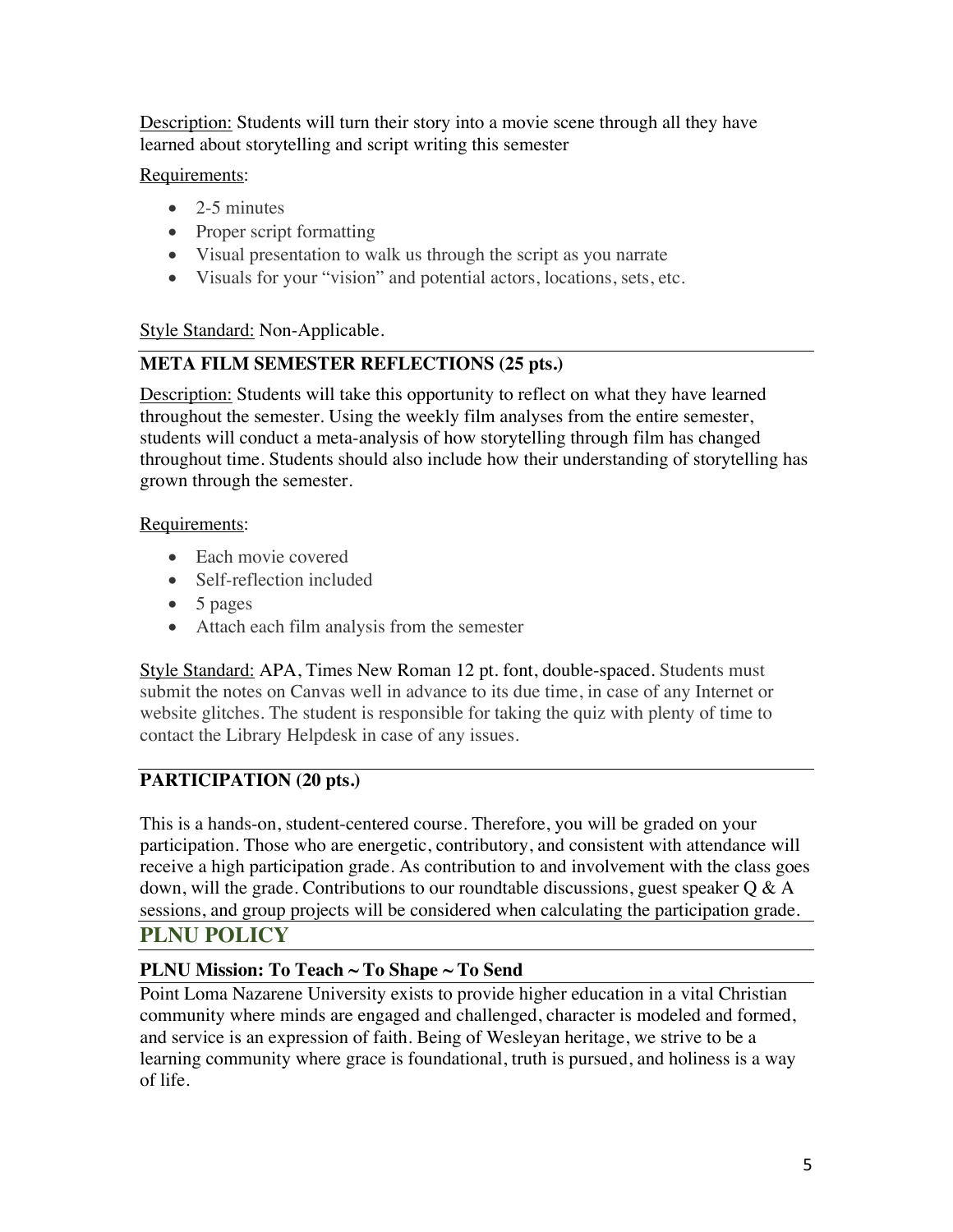## **PLNU COPYRIGHT POLICY**

Point Loma Nazarene University, as a non-profit educational institution, is entitled by law to use materials protected by the US Copyright Act for classroom education. Any use of those materials outside the class may violate the law.

## **PLNU ACADEMIC HONESTY POLICY**

Students should demonstrate academic honesty by doing original work and by giving appropriate credit to the ideas of others. Academic dishonesty is the act of presenting information, ideas, and/or concepts as one's own when in reality they are the results of another person's creativity and effort. A faculty member who believes a situation involving academic dishonesty has been detected may assign a failing grade for that assignment or examination, or, depending on the seriousness of the offense, for the course. Faculty should follow and students may appeal using the procedure in the university Catalog. See Academic Policies for definitions of kinds of academic dishonesty and for further policy information.

## **PLNU ACADEMIC ACCOMMODATIONS POLICY**

If you have a diagnosed disability, please contact PLNU's Disability Resource Center (DRC) within the first two weeks of class to demonstrate need and to register for accommodation by phone at 619-849-2486 or by e-mail at DRC@pointloma.edu. See Disability Resource Center for additional information.

## **PLNU ATTENDANCE AND PARTICIPATION POLICY**

Regular and punctual attendance at all classes is considered essential to optimum academic achievement. If the student is absent from more than 10 percent of class meetings, the faculty member can file a written report which may result in de-enrollment. If the absences exceed 20 percent, the student may be de-enrolled without notice until the university drop date or, after that date, receive the appropriate grade for their work and participation. See Academic Policies in the Undergraduate Academic Catalog.

| Date                                          | <b>Discussion/Activity</b>                              | Due This Day | <b>Assigned Next</b>                           |
|-----------------------------------------------|---------------------------------------------------------|--------------|------------------------------------------------|
| Tuesday 1/14                                  | <b>NO CLASS:</b><br><b>Tuesday as a Monday Schedule</b> |              |                                                |
| Tuesday $1/21 \frac{H}{H}$                    | Syllabus overview & first project                       |              | Mini project<br>$Ch. 1-3$<br>Movie<br>Analysis |
| Tuesday $1/28 \frac{\textit{#}}{\textit{#2}}$ | Screenplay: Ch. 1-3<br>Movie Analyses                   | $Ch. 1-3$    | $Ch. 4-6$                                      |

# **COURSE CALENDAR**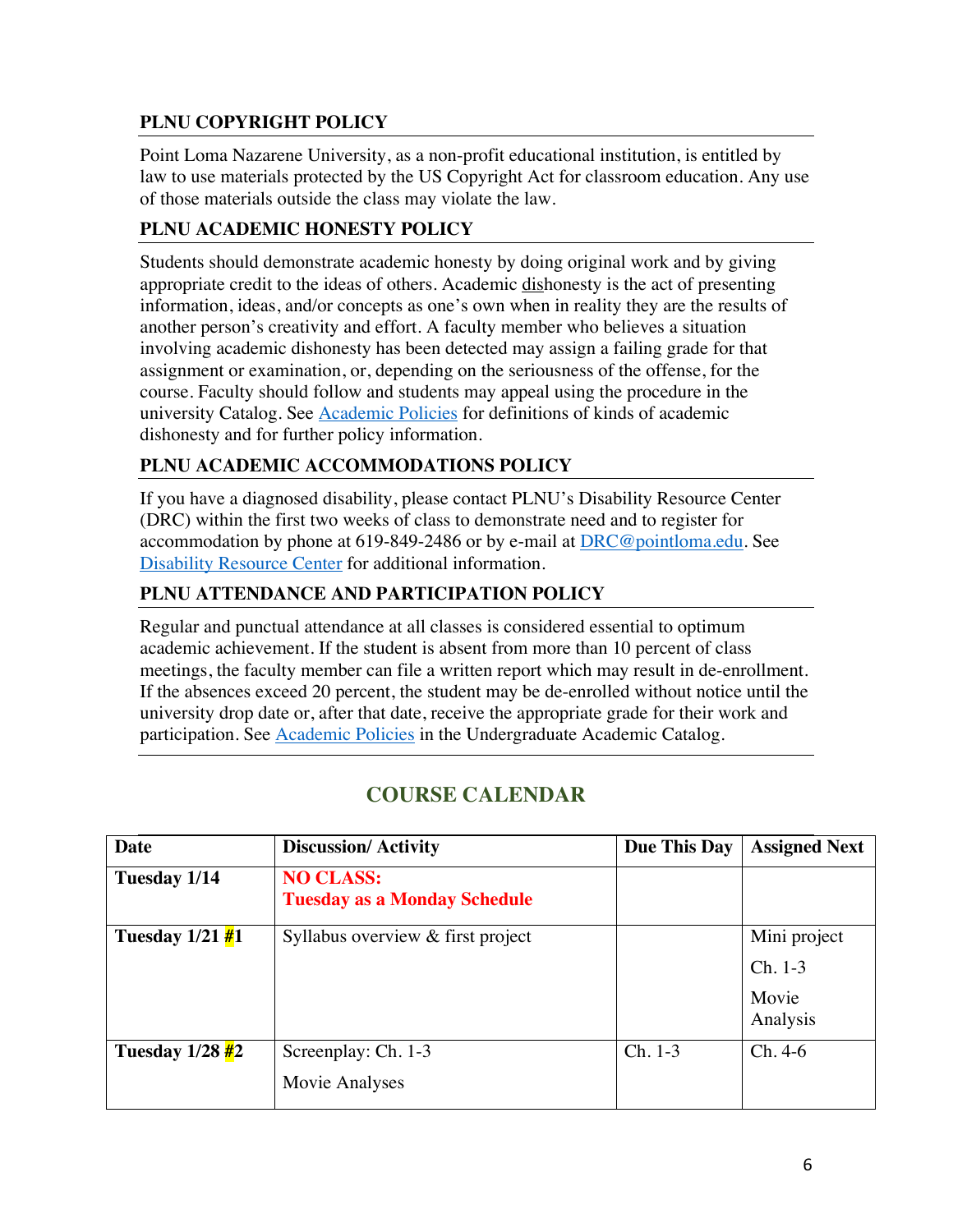|                             |                                        | Movie<br>Analysis    | Movie<br>Analysis    |
|-----------------------------|----------------------------------------|----------------------|----------------------|
|                             |                                        |                      |                      |
| Tuesday $2/4$ #3            | Screenplay: Ch. 4-6                    | $Ch.4-6$             | Ch. 7-9              |
|                             | Movie Analyses                         | Movie<br>Analysis    | Movie<br>Analysis    |
| Tuesday 2/11 #4             | Screenplay: Ch. 7-9                    | Ch. 7-9              | Ch. 10-12            |
|                             | Movie Analyses                         | Movie<br>Analysis    | Movie<br>Analysis    |
| Tuesday $2/18$ $#5$         | Screenplay: Ch. 10-12                  | Ch. 10-12            | Ch. 13-15            |
|                             | Movie Analyses                         | Movie<br>Analysis    | Movie<br>Analysis    |
| Tuesday $2/25\frac{1}{10}6$ | Screenplay: Ch. 13-15                  | Ch. 13-15            | Ch. 16-18            |
|                             | Movie Analyses                         | Movie<br>Analysis    | Movie<br>Analysis    |
| Tuesday $3/3 \frac{H}{47}$  | Screenplay: Ch. 16-18                  | Ch. 16-18            |                      |
|                             | Movie Analyses<br><b>Exam Review</b>   | Movie<br>Analysis    |                      |
| Tuesday 3/10                | <b>NO CLASS: SPRING BREAK</b>          |                      |                      |
| Tuesday $3/17$ $#8$         | <b>EXAM TIME</b>                       | $Ch. 1-18$           | 5 Guest Qs           |
|                             |                                        |                      | Movie<br>Analysis    |
| Tuesday 3/24 <sup>#9</sup>  | <b>Guest Speaker:</b>                  | 5 Guest Qs           | 5 Guest Qs           |
|                             | Movie Analyses<br><b>Exam Returned</b> | Movie<br>Analysis    | Movie<br>Analysis    |
|                             |                                        |                      | <b>Weekly Script</b> |
| Tuesday $3/31$ $#10$        | <b>Guest Speaker:</b>                  | 5 Guest Qs           | 5 Guest Qs           |
|                             | Movie Analyses                         | Movie                | Movie                |
|                             | Script Readthrough                     | Analysis             | Analysis             |
|                             | Script Assigned                        | <b>Weekly Script</b> | <b>Weekly Script</b> |
| Tuesday 4/7 #11             | <b>Guest Speaker:</b>                  | 5 Guest Qs           | 5 Guest Qs           |
|                             | Movie Analyses                         | Movie                | Movie                |
|                             | Script Readthrough                     | Analysis             | Analysis             |
|                             |                                        | <b>Weekly Script</b> | <b>Weekly Script</b> |